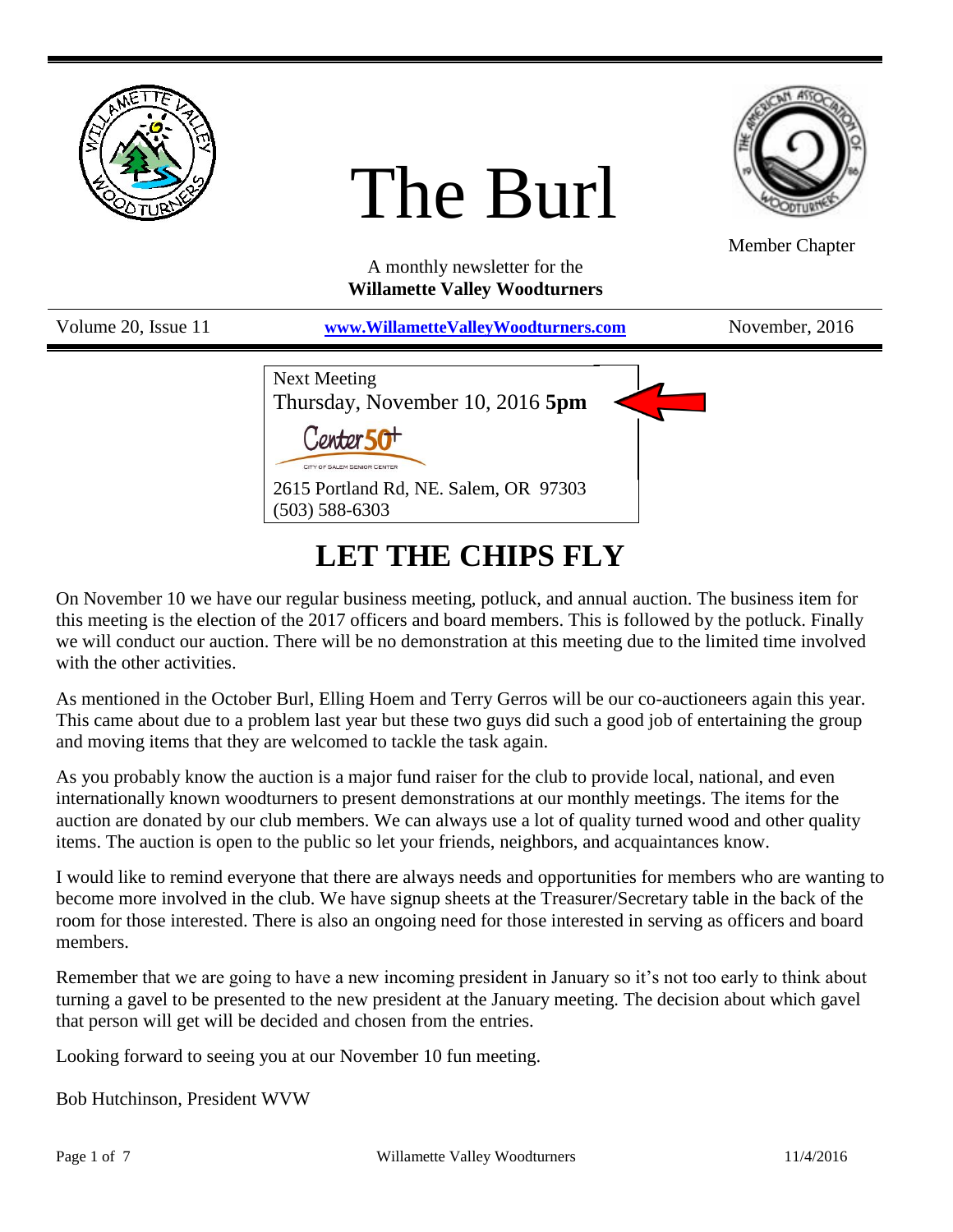**October Demonstrator was Terry Gerros** who showed us the finer points of Twist Work. If you have ever wanted to try this type of work give Terry a jingle.



After turning your stock to round there is the layout of the twist pattern and then lots of filing, hand carving, micro-planing and sanding – don't forget the sanding part. After you've mastered the terminology and layout you can apply your new skills to make many types of turned items. You can see some of Terry's fine work on the picture above. Thanks Terry!

#### **October Sawdust Session with Terry Gerros**

And we (Elling Home, Myron Yancey, Stan Page and Henrik Aberg) met at Terry's place for some hands on twisting experience the following Saturday.

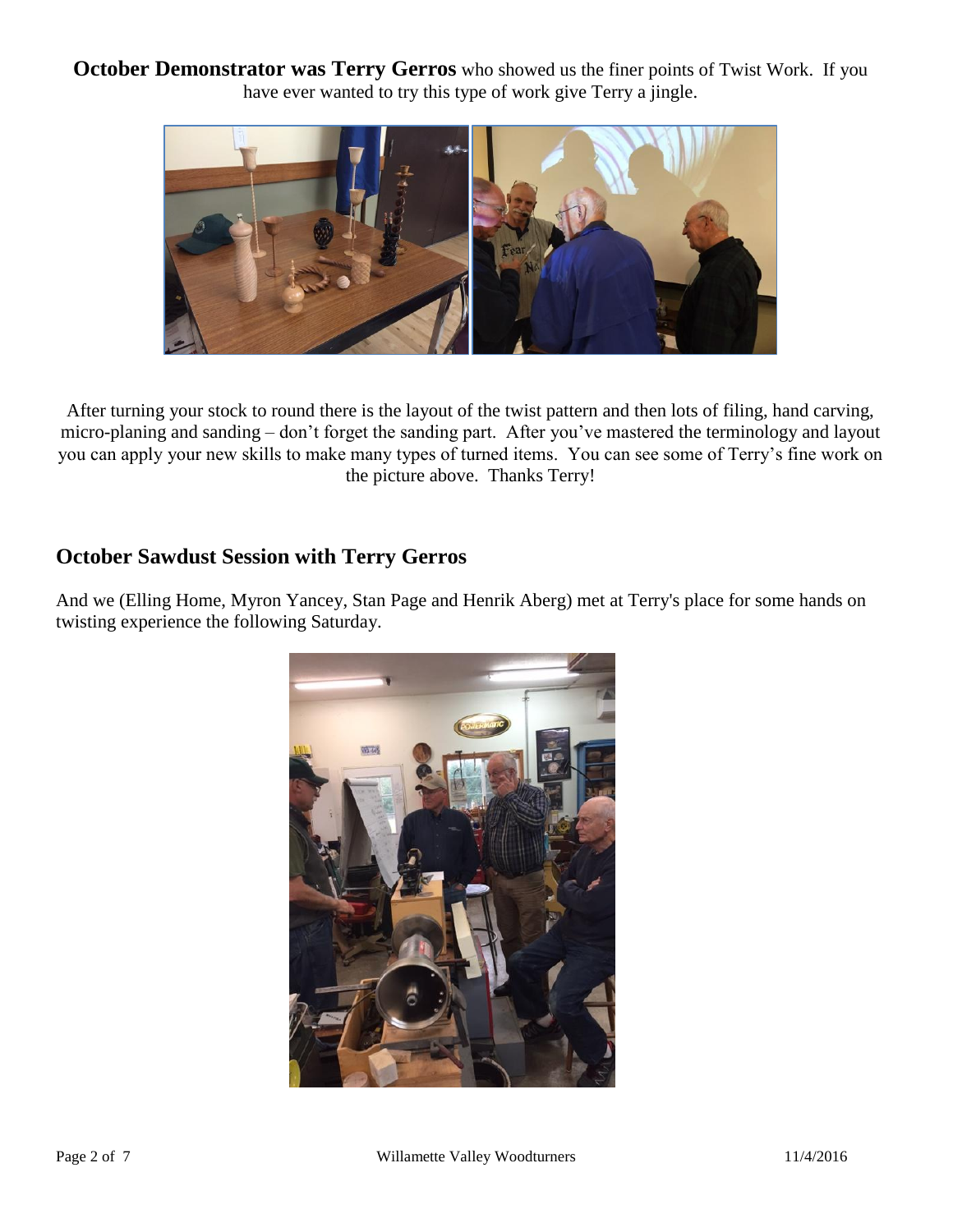## **Upcoming Events**

## **November <sup>10</sup>** - **Club auction!!!!**

Time to prepare for Christmas and the opportunity to purchase a one of a kind gift. Our annual Pot Luck and Auction will be at the next meeting. Again this year we have a full fledged potluck rather than desserts only. Plan to join the club for some fun, friendship and delicious food.

## **Help raise funds for the club. Bring your favorite food to share.**

**Doors open at 5:00 for socializing and grub with the Auction beginning at 6:00**, with Terry and Elling as co-auctioneers.

## **Bid high, bid often! Cash, check and credit card accepted!!!**

**December 8** - **Demonstrator: Steve Newberry, Earring stand**

#### **January 12** - **Demonstrator: Nick Stagg, Lidded boxes**

Nick is a frequent demonstrator in the Pacific Northwest. Not only an outstanding turner, he is an excellent instructor. Nick was also one of our demonstrator at the 2015 Oregon Woodturning Symposium. He started turning at the end of 2002 to make Christmas presents for his family and turns everything: lidded boxes, hollow forms, all kinds of bowls, and an array of treen. He specializes in teaching turning techniques. When he demonstrates he'd rather teach the skills to make a piece so that those in attendance have time to watch and ask questions. Says Nick, "I'd like them to be able to go home and make one, that's the biggest gratification I could receive." \_\_\_\_\_\_\_\_\_\_\_\_\_\_\_\_\_\_\_\_\_\_\_\_\_\_\_\_\_\_\_\_\_\_\_\_\_\_\_\_\_\_\_\_\_\_\_\_\_\_\_\_\_\_\_\_\_\_\_\_\_\_\_\_\_\_\_\_\_\_\_\_\_\_\_\_\_\_\_\_\_\_\_\_\_\_\_\_

## **AAW NEWS (reprint)**

Submitted by Terry Gerros



If you are not a member of AAW, you can still sign up for a 90-day trial membership. As a guest, you'll have access to many articles and publications usually available only to members. The link to sign up is: <http://www.woodturner.org/page/GuestMemberLanding>Check out this page to see what your guest membership entitles you to. Have questions about AAW? Talk to me. Terry



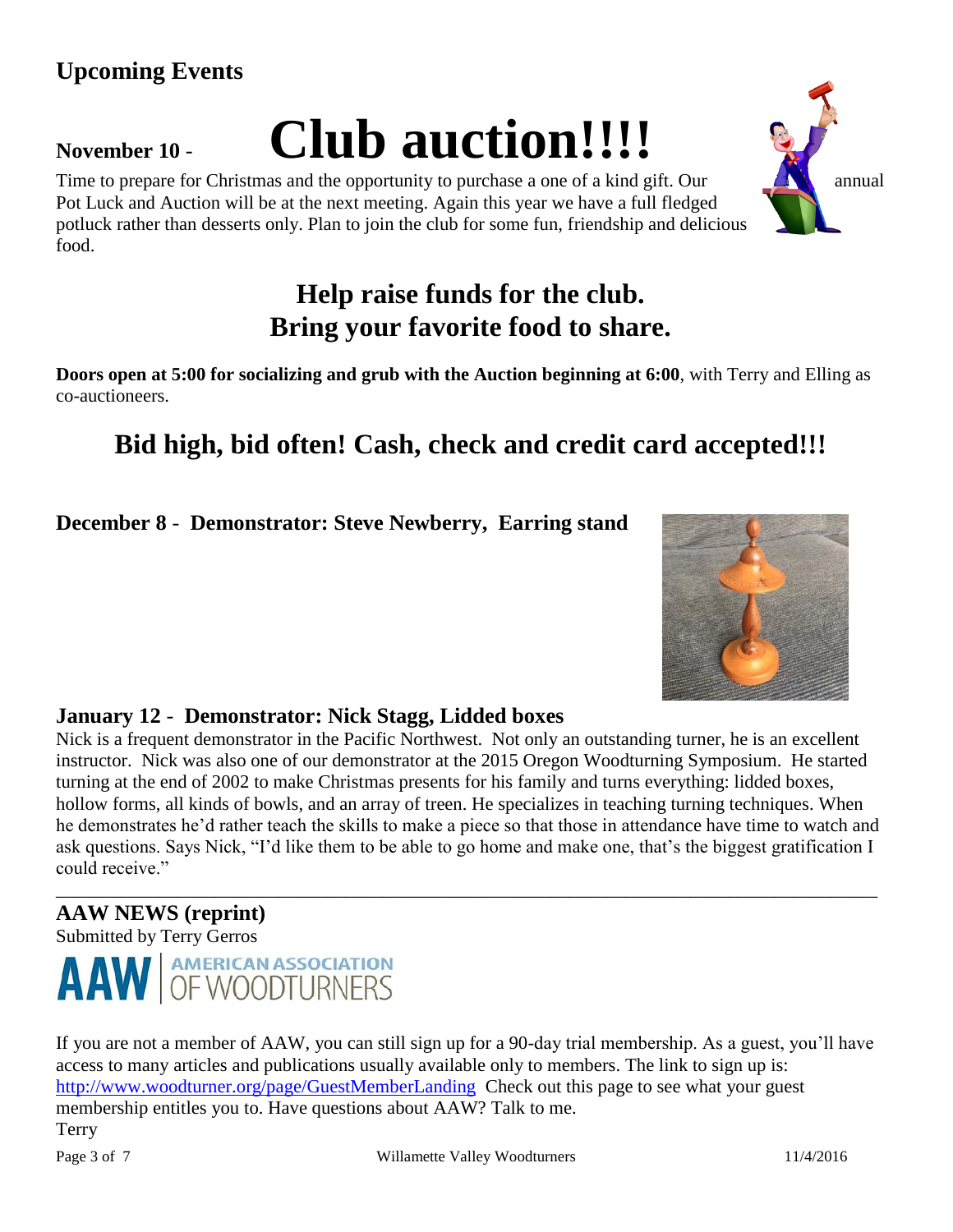## **Club Business**

#### **It is time to renew your membership for 2017**

By Henrik Åberg, Treasurer

Thank you!

It's that special time of the year again! As the bylaws state: "The WVW Club's annual dues shall be payable by **December 31st**." The club dues continue to be a very reasonable **\$35** for the year. Renewing your membership is very simple: Send me **\$35** and make sure I can identify you from the check or money order (made out to "WVW") so don't use your brother in-law's check. If any of your information (phone, address etc.) has changed, write me a note of the change. My address is on the last page. You can also pay at the November or December meetings or by clicking the button below. Your help in paying on time is appreciated.



Note: The club [web page](http://www.willamettevalleywoodturners.com/) also includes a link on the home page for PayPal payments of membership renewal. \_\_\_\_\_\_\_\_\_\_\_\_\_\_\_\_\_\_\_\_\_\_\_\_\_\_\_\_\_\_\_\_\_\_\_\_\_\_\_\_\_\_\_\_\_\_\_\_\_\_\_\_\_\_\_\_\_\_\_\_\_\_\_\_\_\_\_\_\_\_\_\_\_\_\_\_\_\_\_\_\_\_\_\_\_\_\_\_

#### **October Treasurer's Report**

By Henrik Åberg, Treasurer

| <b>Ending Balance</b>    | \$8,203.34 |                          |          |
|--------------------------|------------|--------------------------|----------|
| <b>Total Income</b>      | \$146.00   | <b>Total Expenses</b>    | \$162.23 |
| Anchorseal sales         | \$33.00    | <b>Stamps</b>            | \$9.35   |
| Glue Sales               | \$60.00    | <b>Incorporation Fee</b> | \$50.00  |
| Memberships              | \$35.00    | Shop Fee                 | \$100.00 |
| Raffle                   | \$18.00    | Burl copies              | \$2.88   |
| <b>October Income</b>    |            | <b>October Expenses</b>  |          |
| <b>Beginning Balance</b> | \$8,219.57 |                          |          |

#### **Membership Report**

By Henrik Åberg



We have **18 new members** so far in 2016 with a total of **114** members.

Next year another two of our members will become Honored Life Members. More about this later. \_\_\_\_\_\_\_\_\_\_\_\_\_\_\_\_\_\_\_\_\_\_\_\_\_\_\_\_\_\_\_\_\_\_\_\_\_\_\_\_\_\_\_\_\_\_\_\_\_\_\_\_\_\_\_\_\_\_\_\_\_\_\_\_\_\_\_\_\_\_\_\_\_\_\_\_\_\_\_\_\_\_\_\_\_\_\_\_

#### **The Willamette Valley Woodturners corporation**

Our club is now registered as a **domestic non-profit corporation** with the state of Oregon. The goal is to seek tax-exempt status with the IRS later this year. All that this means for the club is that we can then receive donations for which the donor will get a tax deduction. This will encourage additional donations.

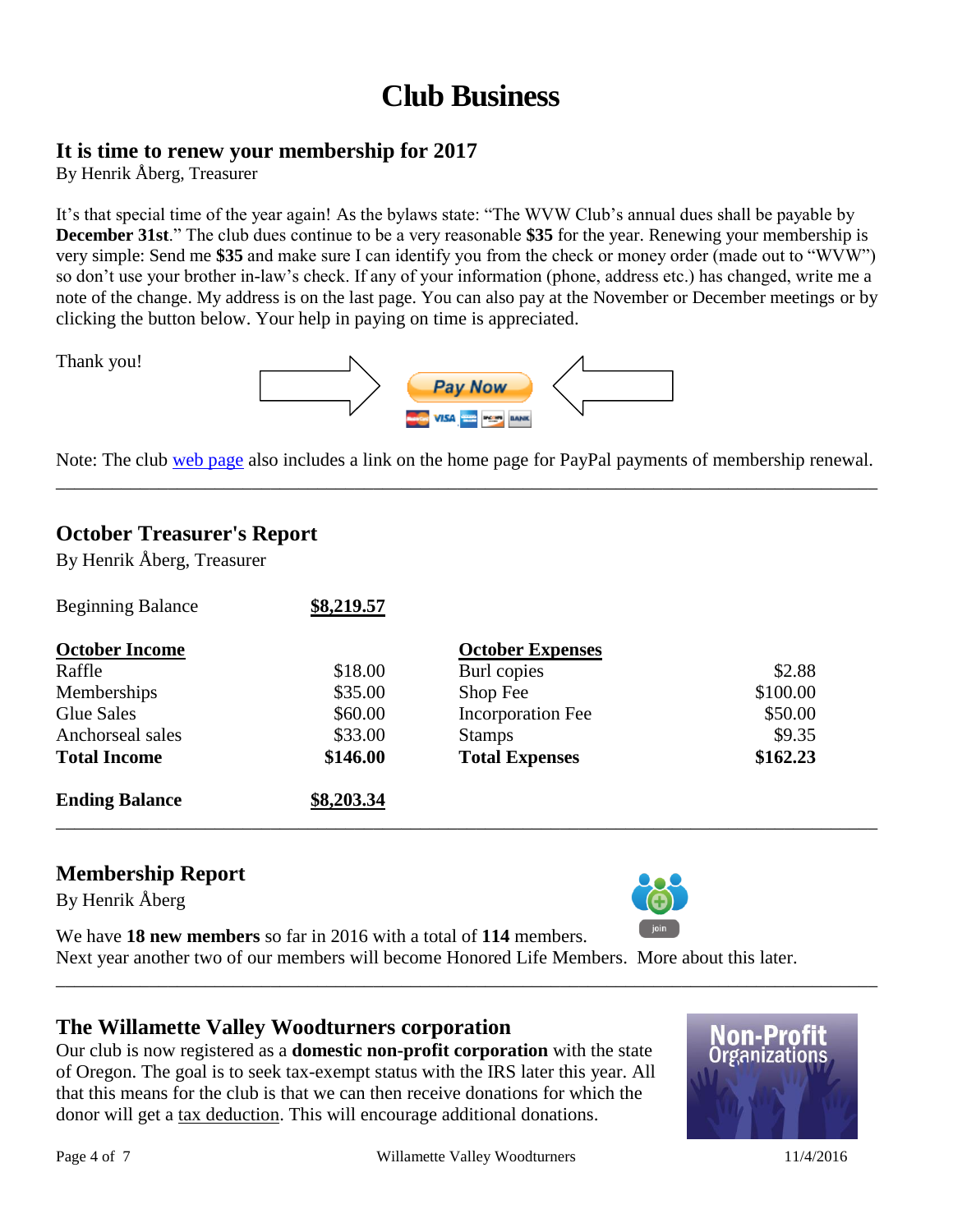#### **The Editor's Corner**

By Henrik Åberg, Burl editor

Please help improve the Burl experience for all club members by submitting your own contribution. We need more contributions for "**What's on my lathe?", "Tip of the month", "Joke of the month"** and more.

\_\_\_\_\_\_\_\_\_\_\_\_\_\_\_\_\_\_\_\_\_\_\_\_\_\_\_\_\_\_\_\_\_\_\_\_\_\_\_\_\_\_\_\_\_\_\_\_\_\_\_\_\_\_\_\_\_\_\_\_\_\_\_\_\_\_\_\_\_\_\_\_\_\_\_\_\_\_\_\_\_\_\_\_\_\_\_\_

**A maximum of two gift certificates per month are given out to the best Burl contributions**!

\_\_\_\_\_\_\_\_\_\_\_\_\_\_\_\_\_\_\_\_\_\_\_\_\_\_\_\_\_\_\_\_\_\_\_\_\_\_\_\_\_\_\_\_\_\_\_\_\_\_\_\_\_\_\_\_\_\_\_\_\_\_\_\_\_\_\_\_\_\_\_\_\_\_\_\_\_\_\_\_\_\_\_\_\_\_\_\_

#### **Beads of Courage (reprint)**

Submitted my Mark Choitz

Hey Woodturners - What's round, made of wood, has a lid and brings a child hope and encouragement? Read on to find the answer.....



You've probably heard of the Beads of Courage program. It is the program designed to support and strengthen children and families coping with serious illness. Through the program, members tell their story using colorful beads as meaningful symbols of courage that they receive to honor and acknowledge each step of their treatment journey. The kids need a safe place to keep their beads and that's where we can help. Our club has turned lidded boxes for the past two years to donate at the national AAW symposium. We have an opportunity to help a child get through a tough time in their life by doing what we like to do. The Oregon Woodturning Symposium is coming up March 2017 and we will be collecting boxes there. We are challenging each participating club to turn 10 lidded boxes to donate to the Beads of Courage program. It's not too early to start on your Beads of Courage lidded box. If you would like a bead to include in your design please contact Mark Choitz - he may still have some beads available.

To find out more about the woodturner guidelines here's a link: <http://www.beadsofcourage.org/pages/woodturners.html>

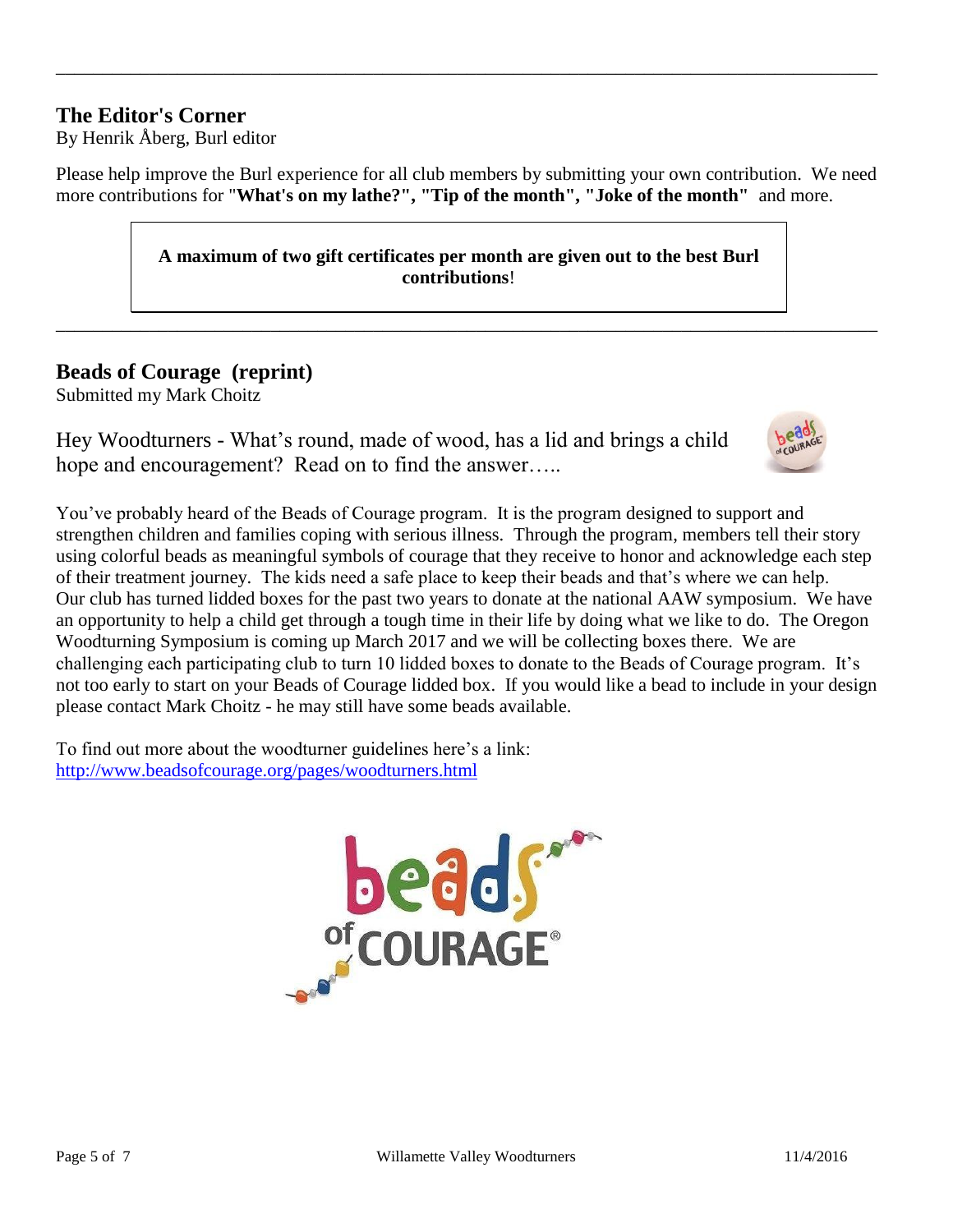## Membership Rewards

#### **Library**

A friendly reminder to members with books and/or videos checked out from the library. Please return them at this next meeting.

#### **Wood Gathering**

Sign-up sheets will be available to indicate your availability to help with wood gathering. Anyone who learns of a tree or log that is available to the club should notify Jerry Lelack, (503) 510-1577 or Bob Hutchinson, (503) 508-3279. The intent is to gather wood, process it to usable pieces, store it at the home of Terry Gerros, and then make it available to members. Terry can be reached at (503) 580-5013.

#### **From Terry Gerros**

I am a distributor for Stick Fast CA glue, Sharpfast Sharpening systems, the Holdfast vacuum chucking system and Saburrtooth Carving bits. If you have an interest in these products, give me a call or send me an [email](mailto:gerrost@yahoo.com) for details.

#### **Supplies**

The club purchases a few supplies in bulk and sells it to members at club cost. We routinely have superglue (\$5), black or brown superglue (\$10) accelerator (\$10) and Anchorseal (\$11/gal). The club has a small supply of half round protractors (\$6) used to measure the angle ground on a tool, and depth gauges (\$5). HSS Round Tool Bits rods (1/4" x 8") are also available (\$3). Bruce Stangeby will have the resale items available at the meetings, except for Anchorseal which is available through [Jeff Zens.](mailto:jszens@custombuiltfurniture.com)

#### **Club Member Discounts**

- **Craft Supply**: The club's order will be going out on the Monday following our Club Meeting if our order equals or exceeds \$1,000. Craft Supply gives us a 10% discount plus free shipping on all items, and occasional additional discounts on certain other items and quantity purchases. If you order from the sales items, you will receive the club discount in addition to the sale discount, making many items available at very attractive prices. For detailed instruction for ordering see the article in the [November](http://www.willamettevalleywoodturners.com/newsletters/2015_11_WVW_Newsletter.pdf) 2015 Burl. Questions? See [jeffzens@custombuiltfurniture.com.](mailto:jeffzens@custombuiltfurniture.com.)
- Club members are registered with **Klingspor's Woodworking Shop** at [www.woodworkingshop.com](http://www.woodworkingshop.com/)  or 800-228-0000, they have your name and will give you a 10% discount.
- If you show your club card at checkout time to the cashier at **Woodcraft** in Tigard they will give you a 10% discount (May not apply to some machinery).
- **Exotic Wood** is offering a discount of 15% off any orders placed at: [www.exoticwoodsusa.com.](http://www.exoticwoodsusa.com/) (This includes sale items and free shipping on orders over \$300). Use promo code ewusaAAW
- **Gilmer Wood** now offers our club a 10% discount on purchases made there. If you haven't been to Gilmer's, it is well worth the trip to Portland, if only to make your mouth water and make you cry if you leave empty handed.